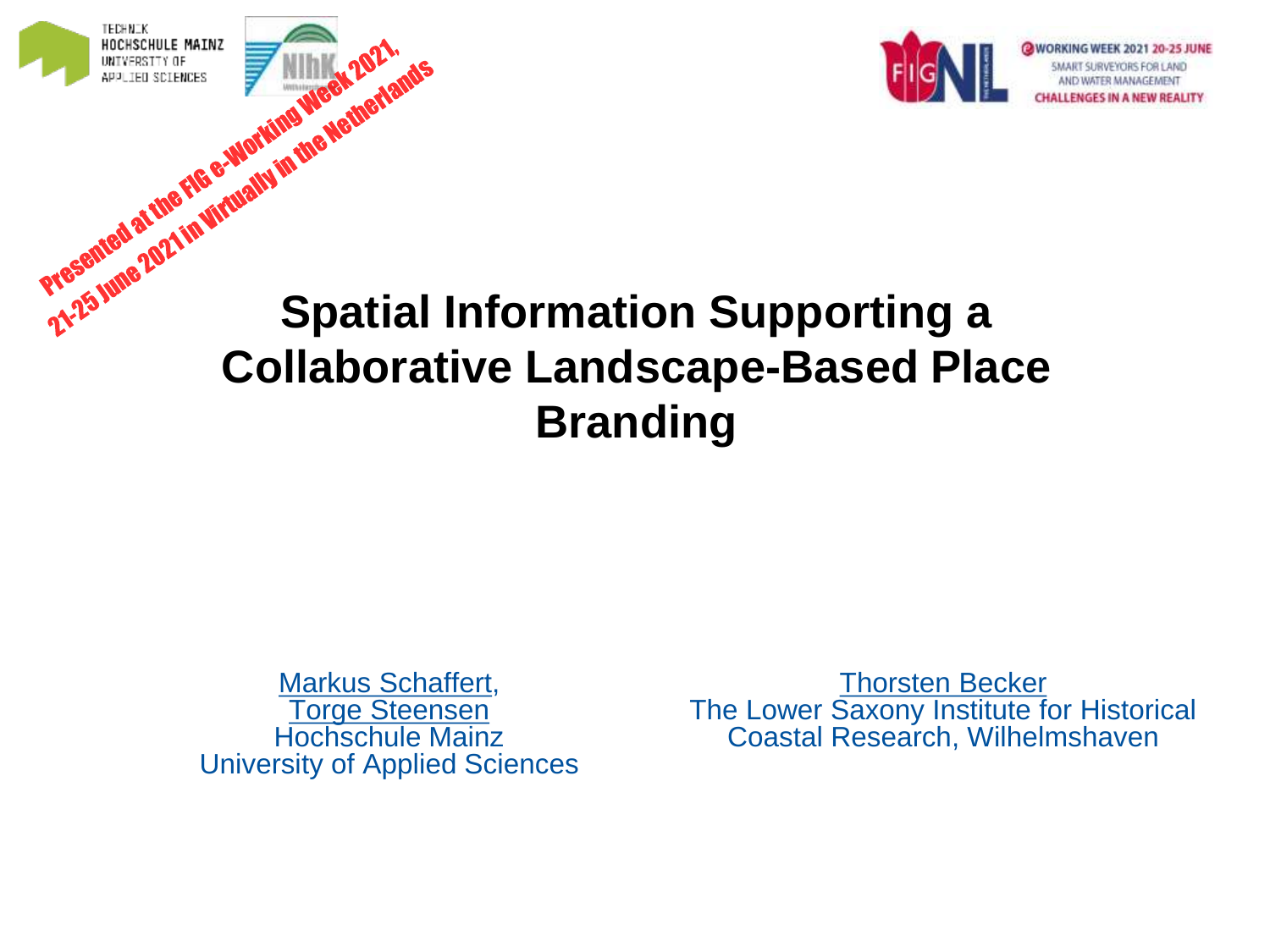



#### focus of the presentation:

#### GIS analyses

- brief overview
- landscape metrics

Quantitative landscape assessment Qualitative landscape assessment

#### Participatory mapping

- method
- results

Mixed Methods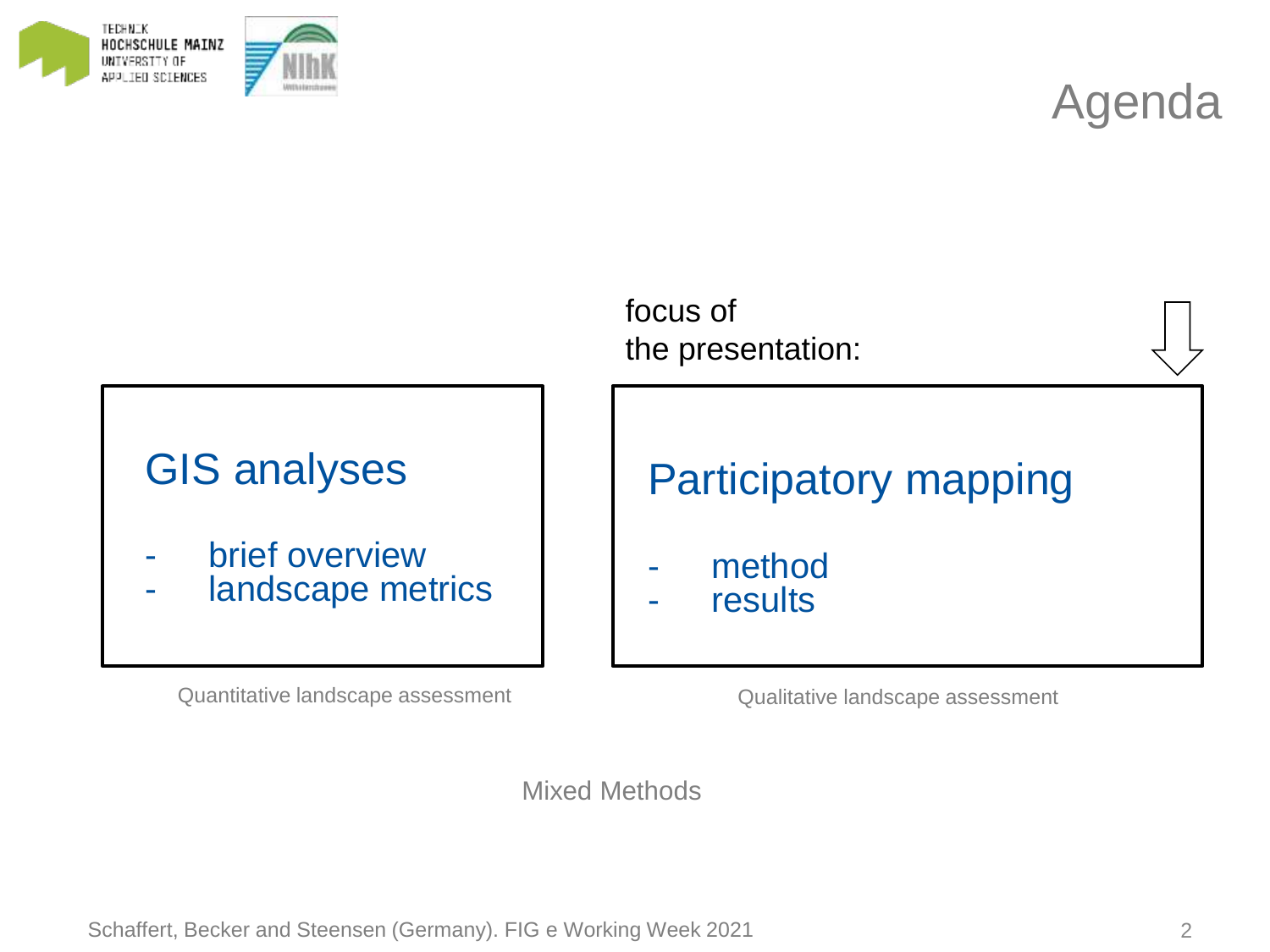

#### Project & Study Area



Italy

- Funded by Germany´s Federal Ministry of Education and Research (BMBF)
- 8 partners disciplines : diverse scientific and local stakeholders from three study regions (Lead: Leibniz Universität Hannover)

Background Map: Style: Stamen Design, data: © OpenStreetMap contributors

Golfe du Lion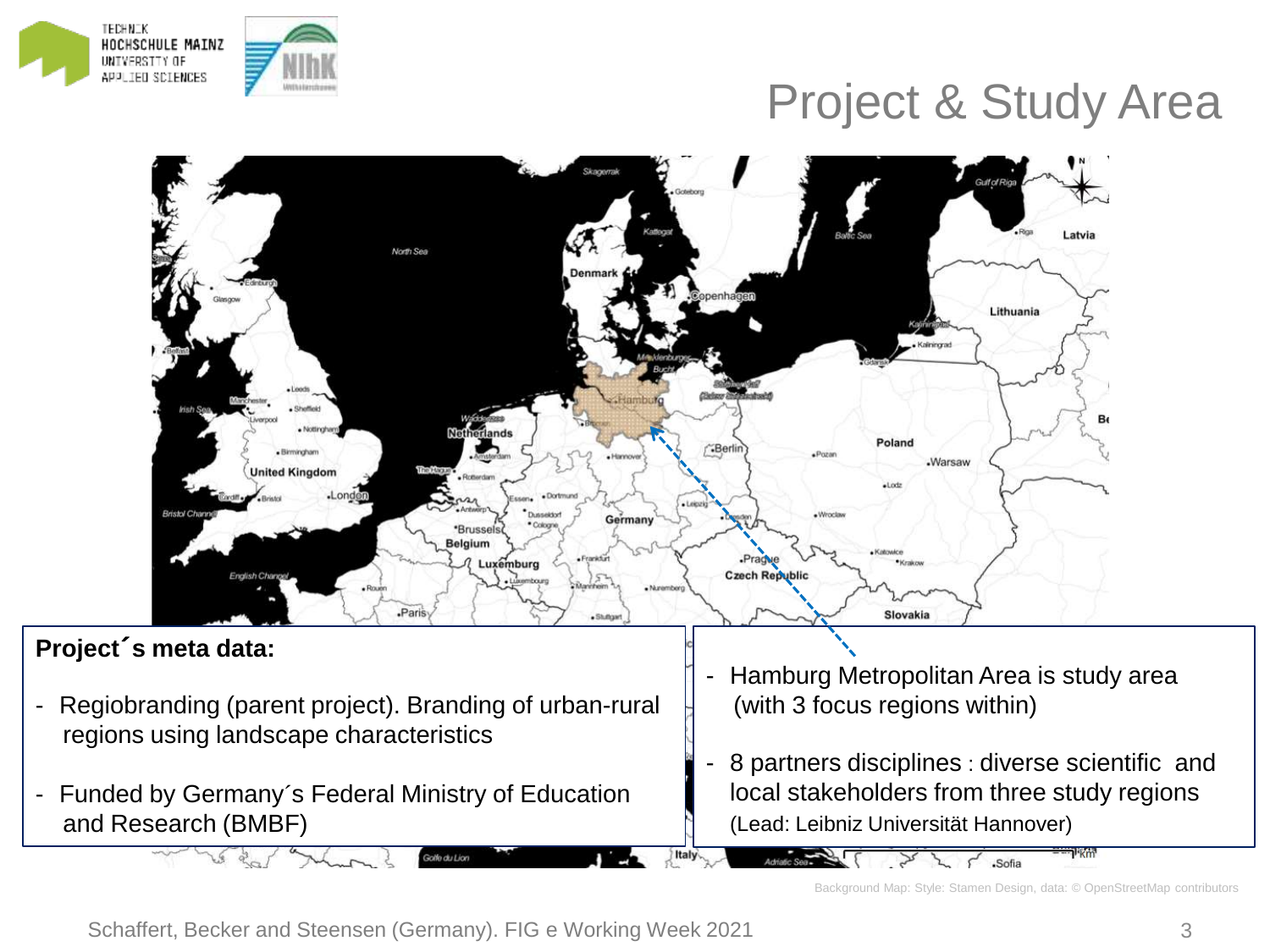

### Aim & Methods



Identify charactistics of the regional landscape and use them for sustainable place branding (creating a marketable image/ a unique selling proposition to the outside, and strengthening identity to the inside)

Our "sub-projects" aim: generating information by mixedmethod GIS approach (and informing stakeholders steering place building in the focus regions)

- GIS analyses (using data from public authorities)
- $\rightarrow$  landscape elements that are frequent, large, dense, rare …
- Participatory mapping
- $\rightarrow$  Integrating local knowledge (what is special about the landscape from perspective of the locals?)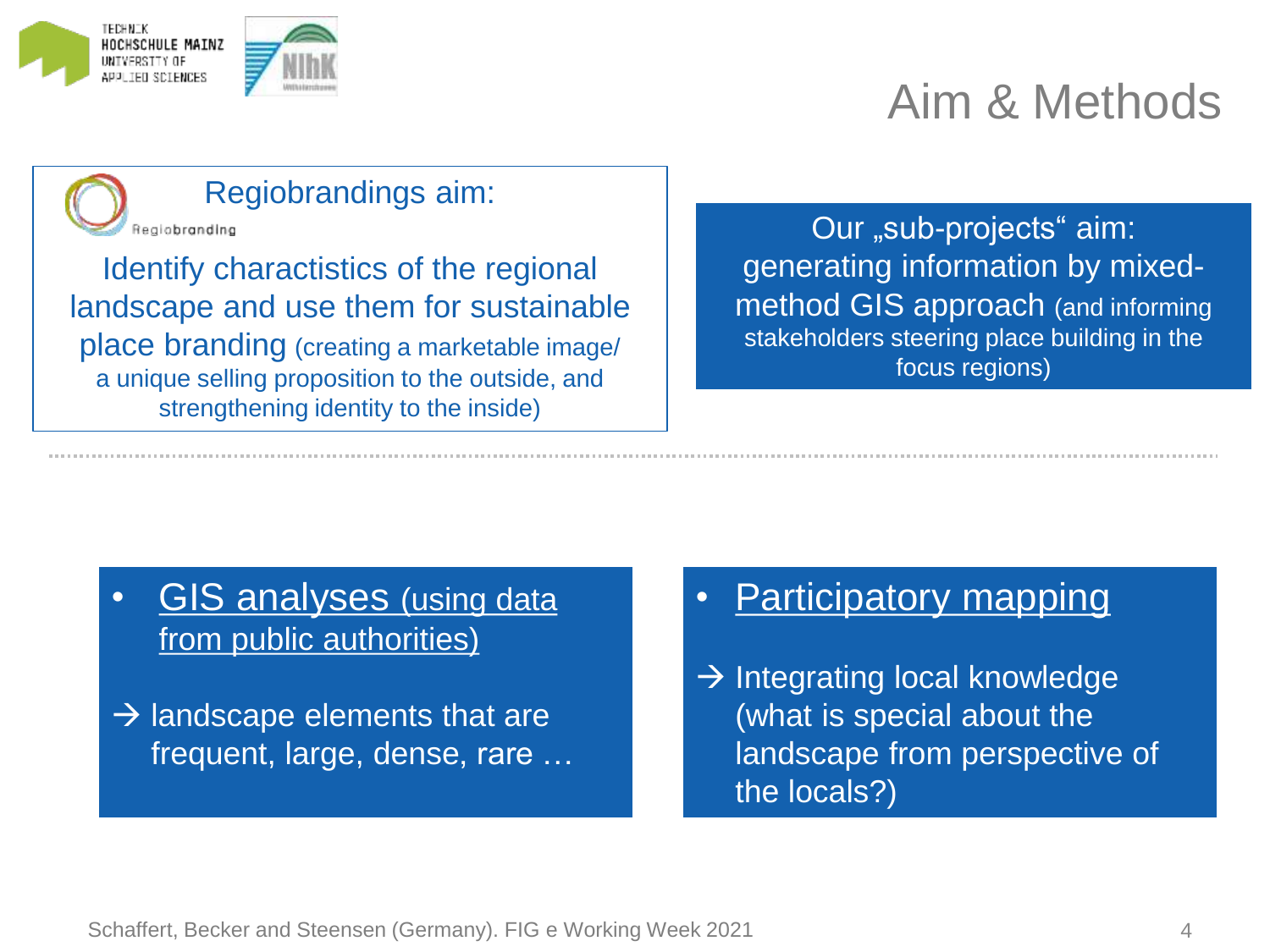

#### GIS analyses:

landscape metrics calculated on the base of mapping agency's geo data\*





\*ATKIS Basis DLM (geodatenbasis.de, Bundesamt für Kartographie und Geodäsie), CORINE Land Cover (European Environment Agency)

Schaffert/Wenger, F.C. (2016) – Poster Regiobranding (GIH, IUP – Leibniz Universität Hannover)

Schaffert, Becker and Steensen (Germany). FIG e Working Week 2021

 $\rightarrow$  . Outside view"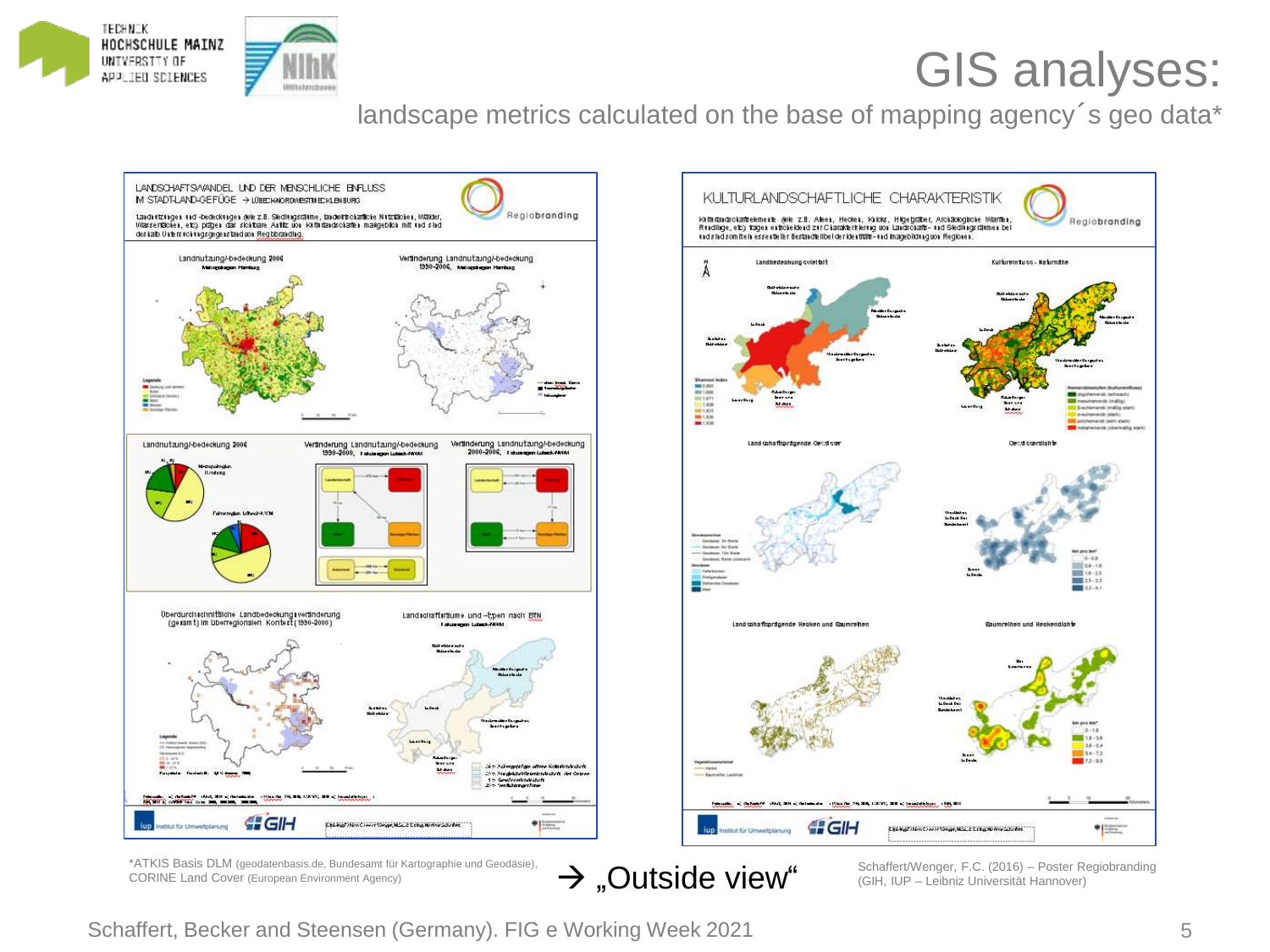

### Participatory mapping - Introduction



 $\rightarrow$  "Inside view"

Foto: @ C. Blaumann, Mensch und Region, Hannover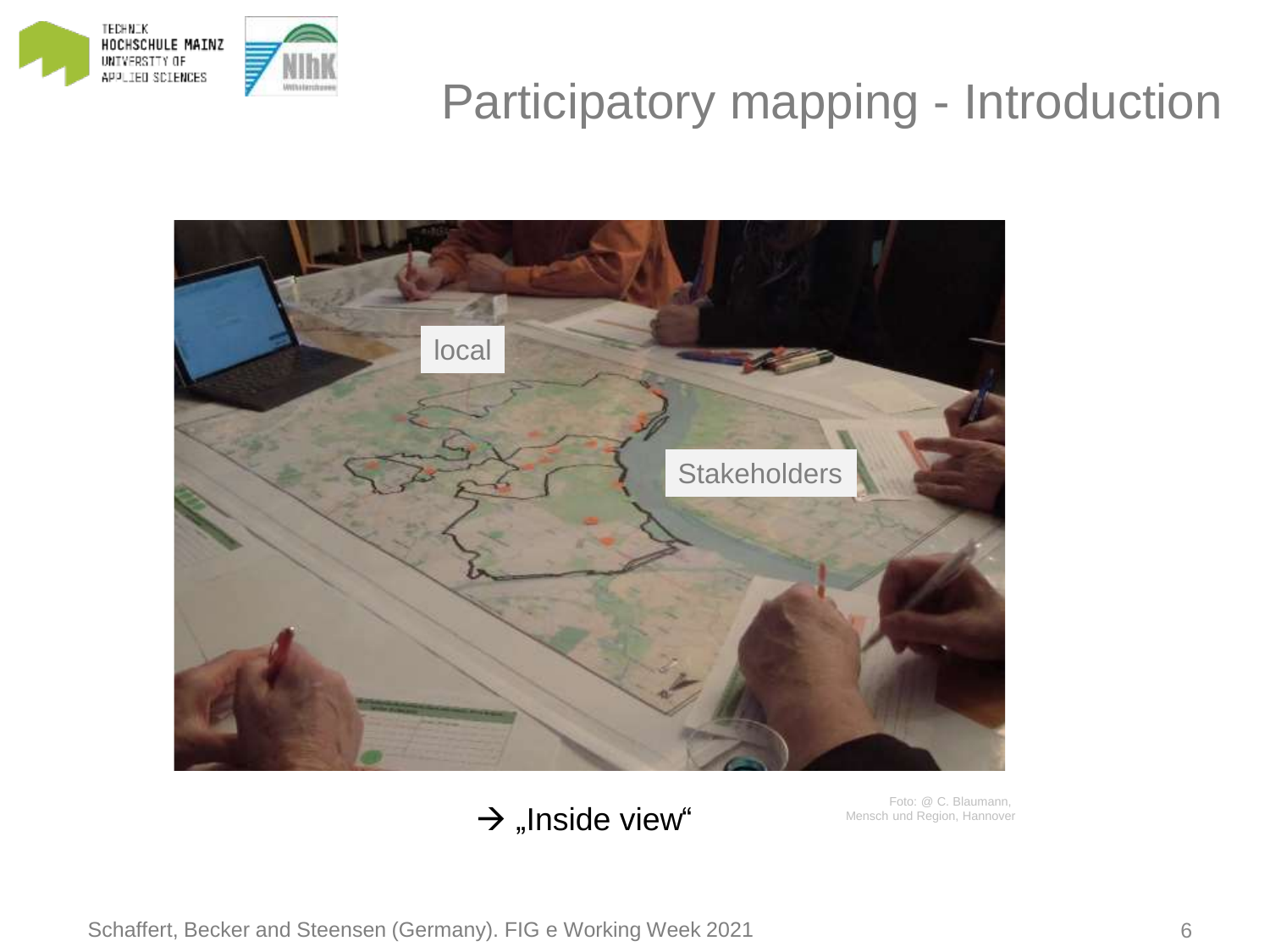

## Participatory mapping - Workshops

▪ Workshop Glückstadt (29 Participants):

Map characteristic elements of the landscape in your region

Kartieren Sie (spontan) kulturlandschaftliche Besonderheiten in Ihrer Region

To which areas do you go for recreation and which activity do you carry out?

Welche Gebiete suchen Sie persönlich für Ihre Erholung auf und welchen Aktivitäten gehen Sie dabei nach?

▪ Workshop Itzehoe (34 Participants):

Mark your favorite places and views on the available map of your region. Name and describe them briefly

Markieren Sie auf dem ausliegenden Kartenwerk Ihre persönlichen Lieblingsorte und -aussichten in der Region. Benennen oder beschreiben Sie diese kurz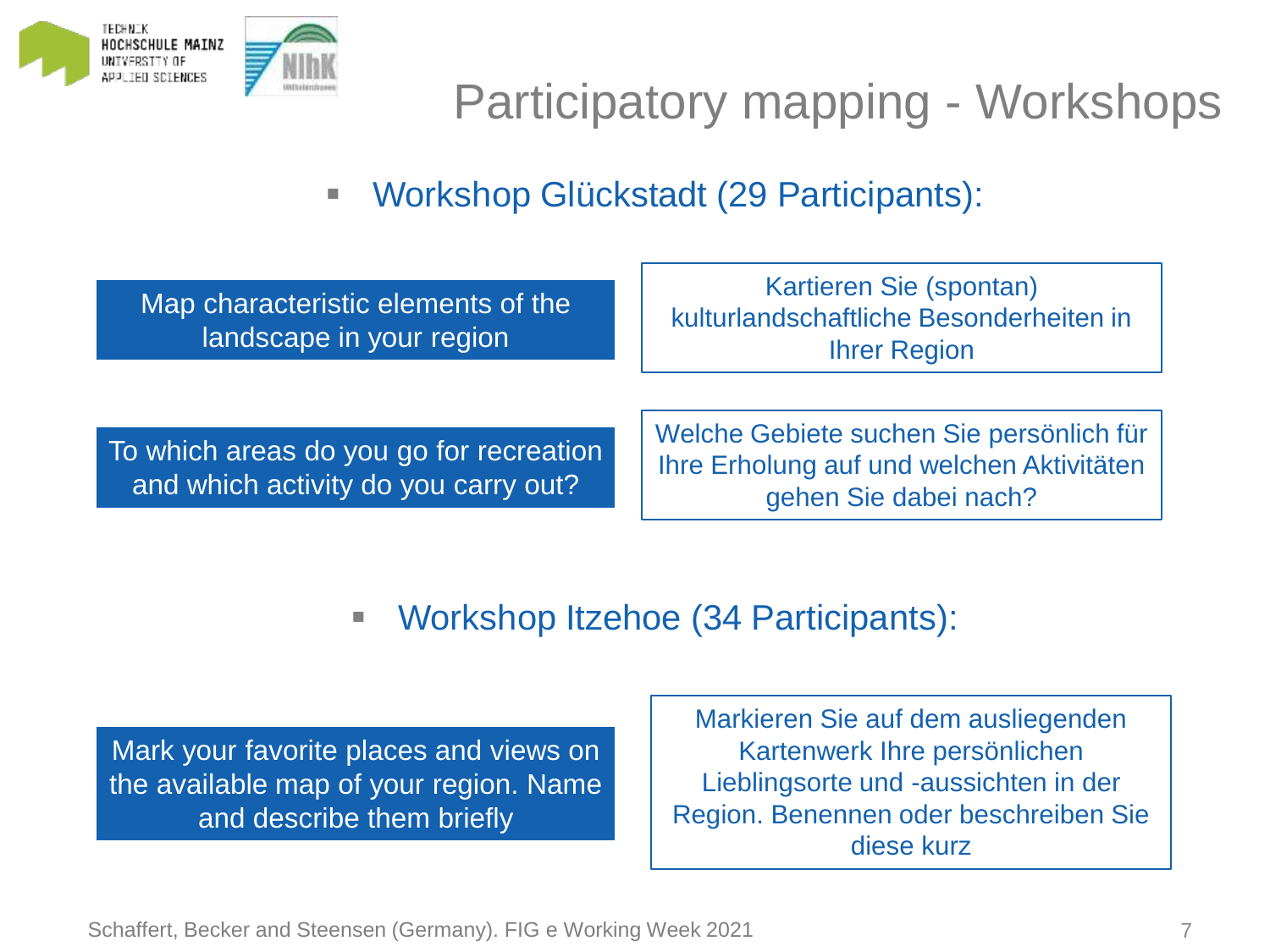



30<br>コ km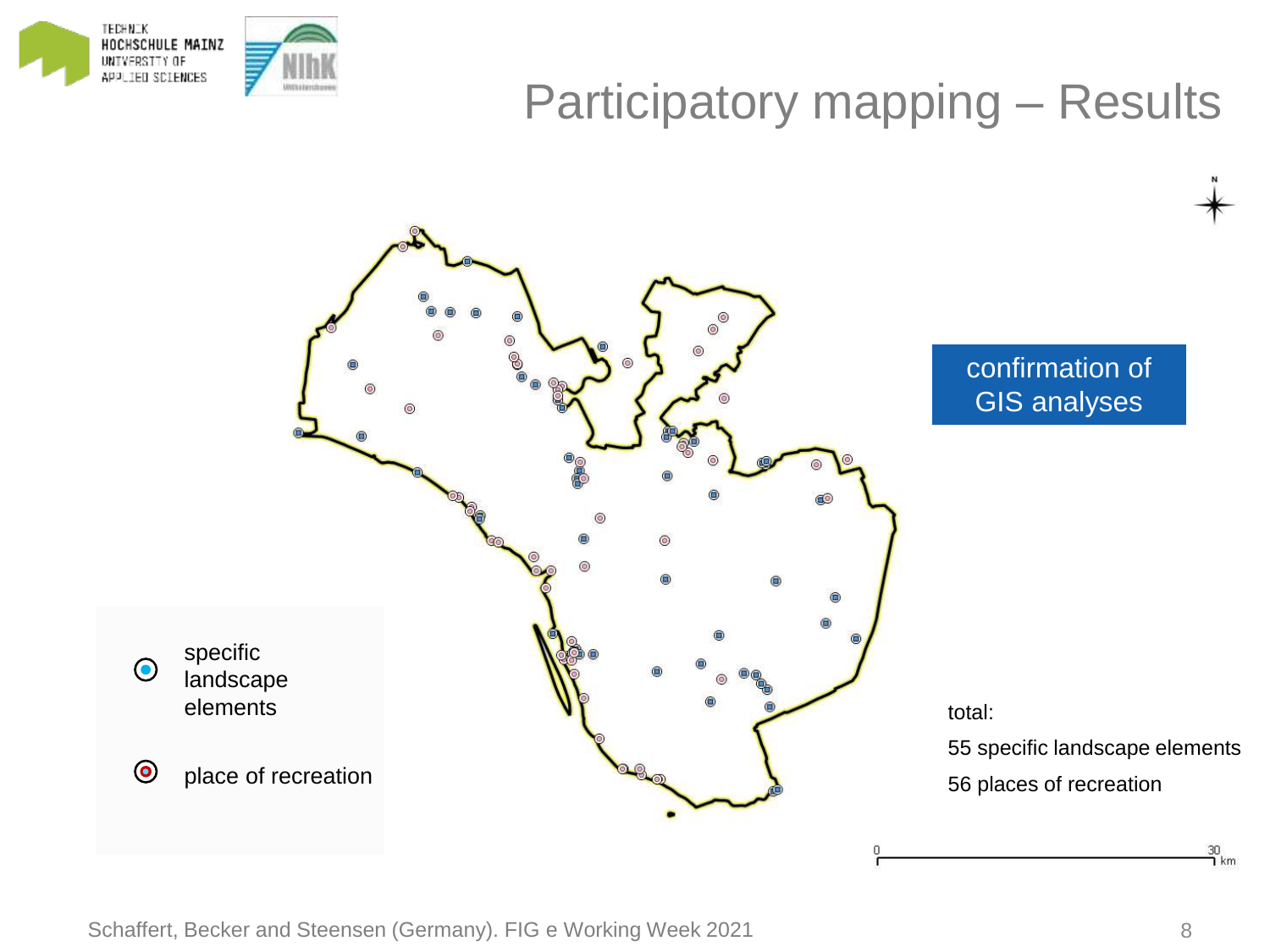

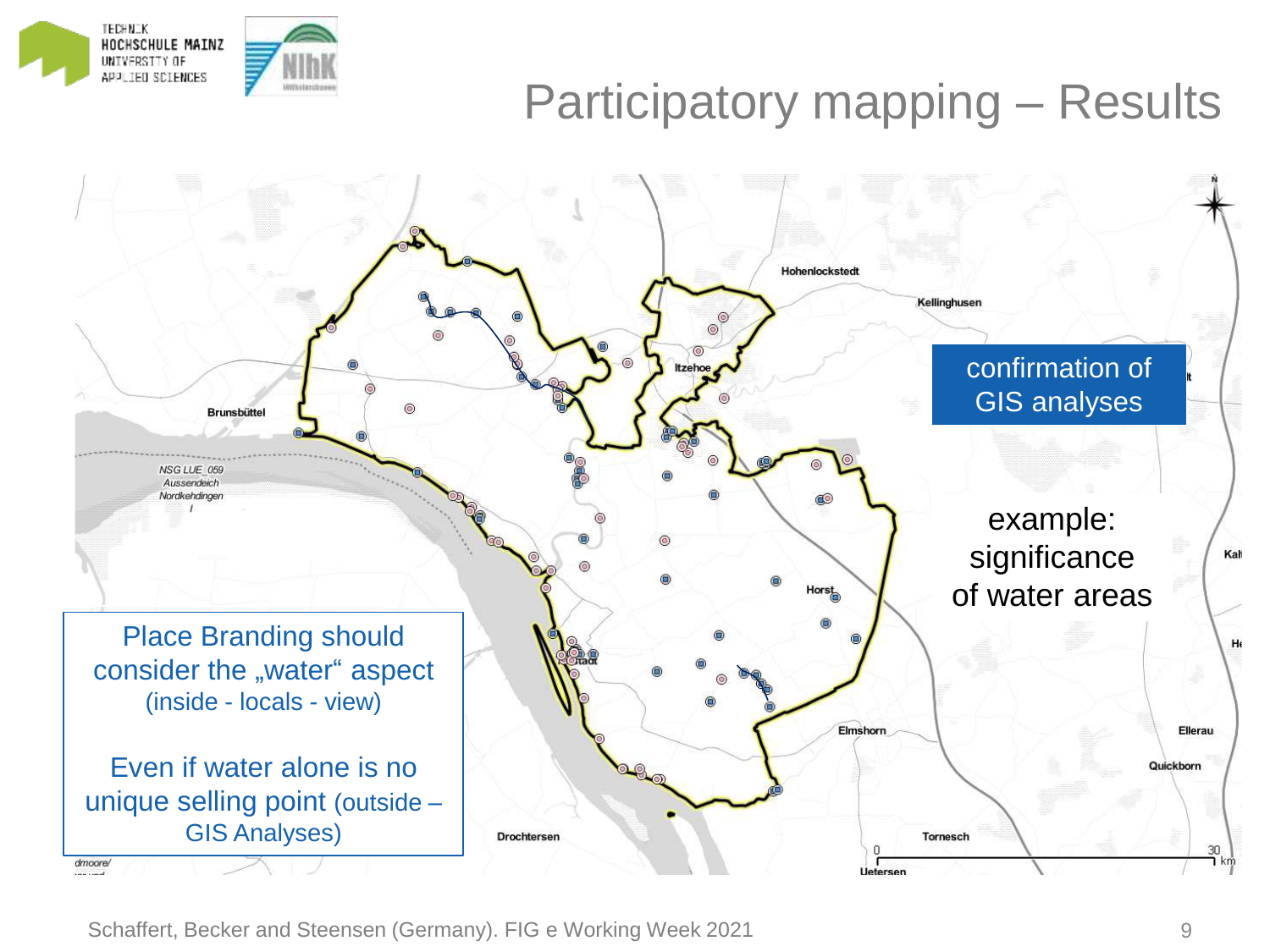



additional information

example: significance of moors

 $\frac{20}{1}$ km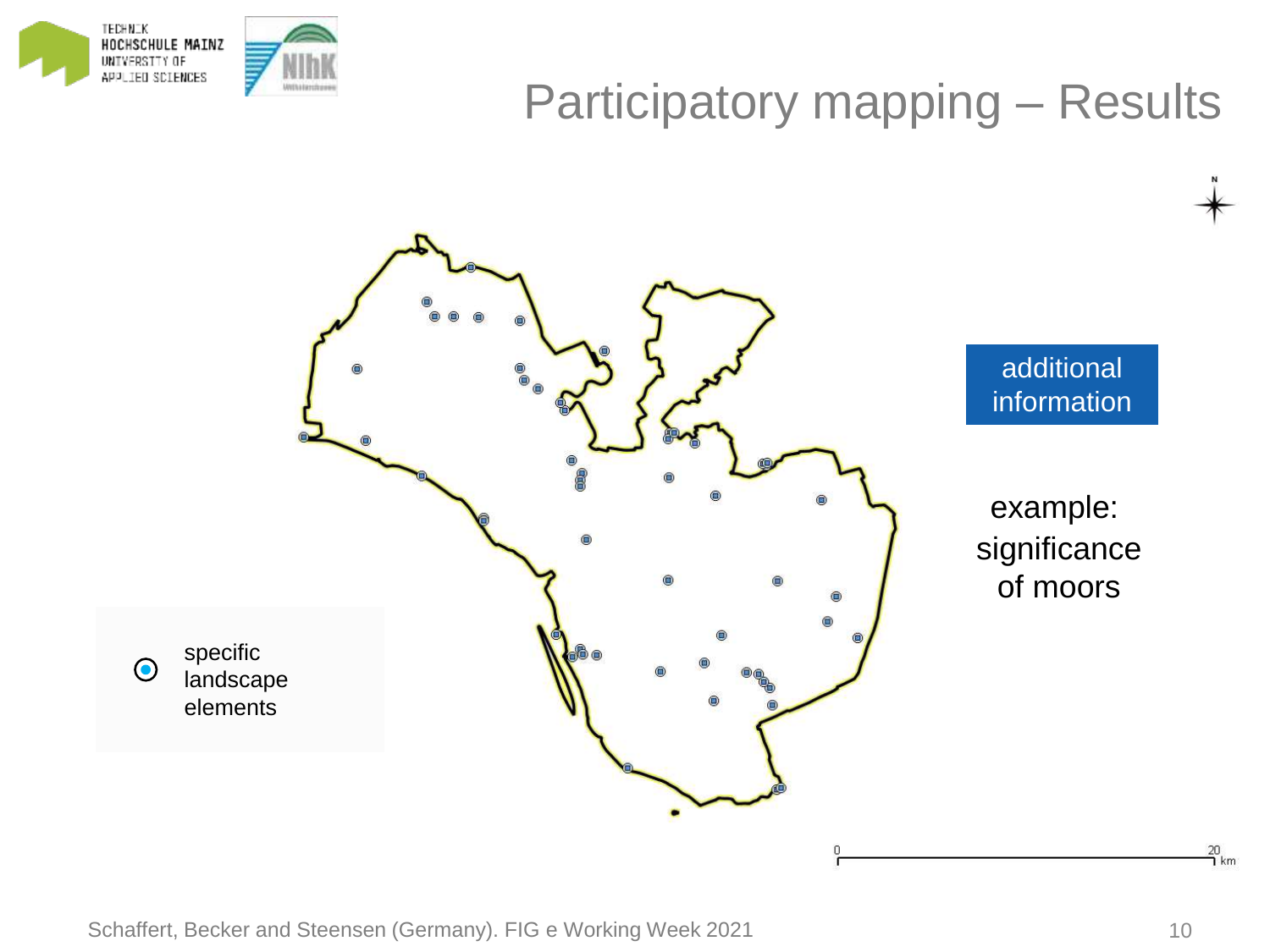

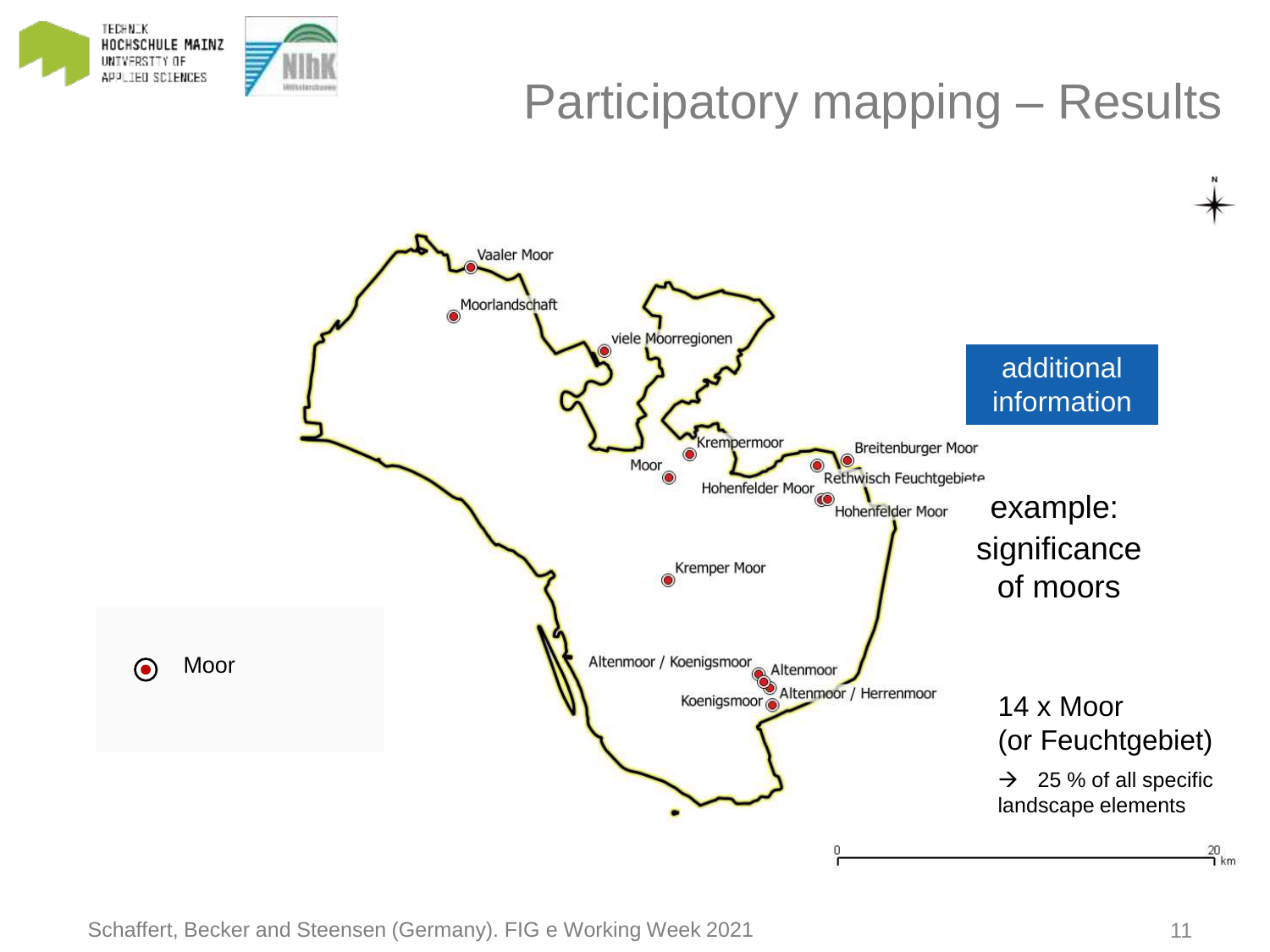

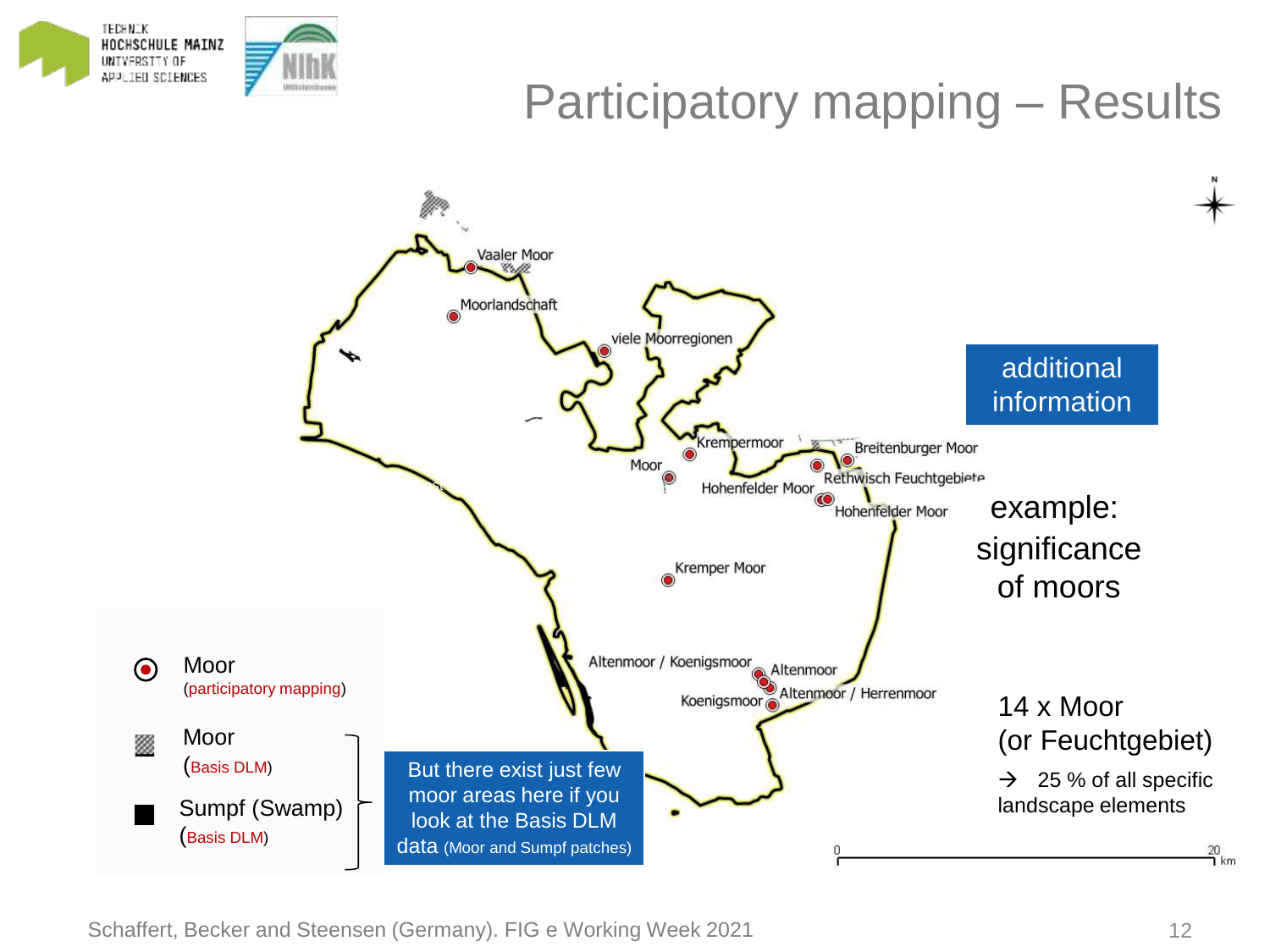

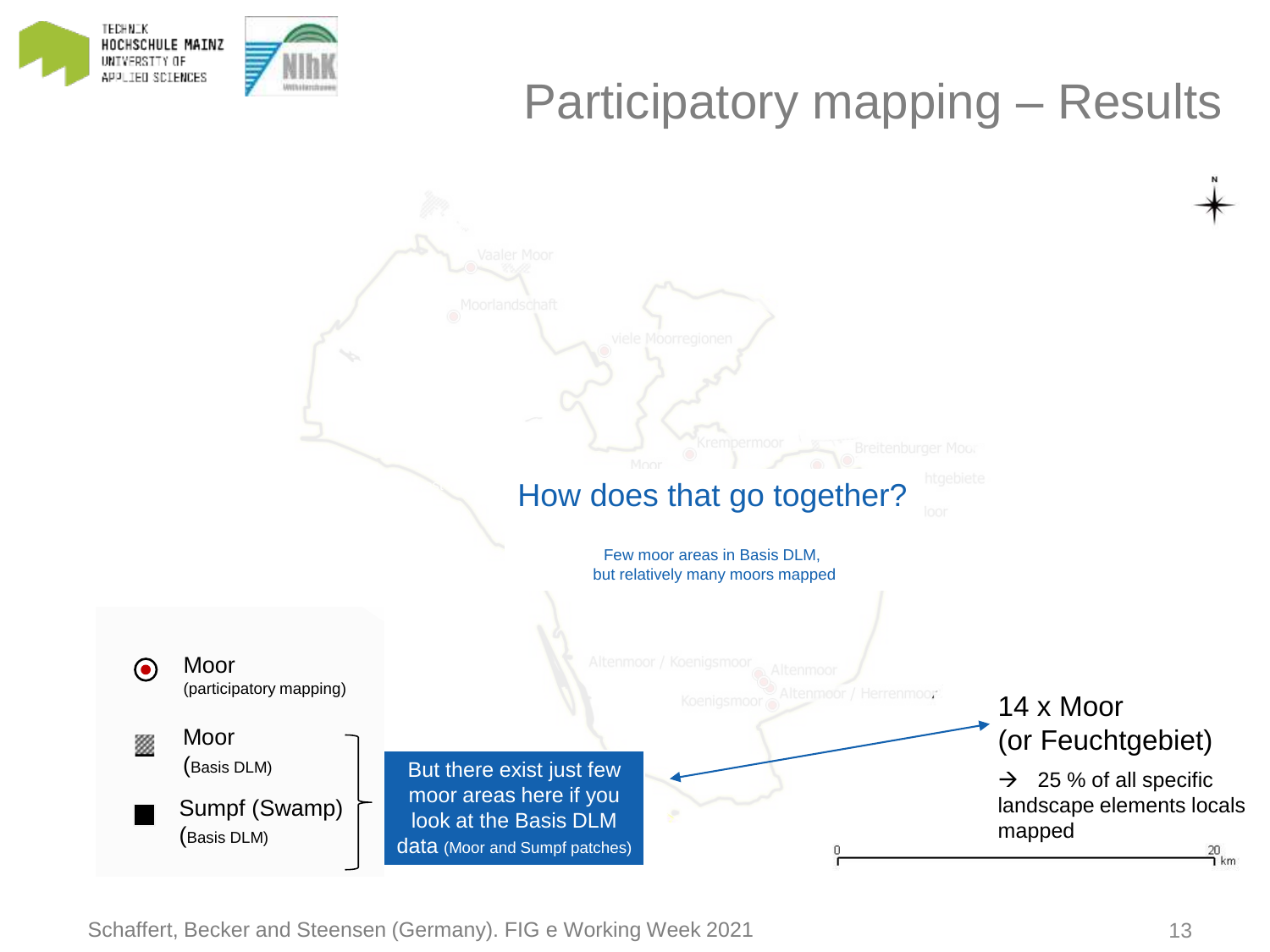

#### $\rightarrow$  "real" moors mainly disapeared, but are still alive in landscape names

 $\rightarrow$  vice versa: A "real" moor from a local perspective might differ from the official data´s definition

#### A , moor' according to DLM<sup>'</sup>s definition:

Basen-Zwischenmoor, NSG Glittenberger Moor (Niedersachsen)



Elke Freese, https://de.wikipedia.org/wiki/Moor#/media/Datei:Glittenberger\_Moor.jpg, [CC BY-SA 3.0](https://creativecommons.org/licenses/by-sa/3.0/)

From AdV (2015): *GeoInfoDok, ATKIS-Objektartenkatalog. Basis-DLM*, Version 6.0.1.

| $20.6$ $AX$ Moor                                                                                                        |                |
|-------------------------------------------------------------------------------------------------------------------------|----------------|
| Objektart: AX Moor                                                                                                      | Kennung: 43005 |
| <b>Definition:</b>                                                                                                      |                |
| [E] 'Moor' ist eine unkultivierte Fläche, deren obere Schicht aus vertorften oder zersetzten<br>Pflanzenresten besteht. |                |
| Torfstich bzw. Torfabbaufläche wird der Objektart 41005 'Tagebau, Grube, Steinbruch' mit<br>AGT Torf zugeordnet.        |                |
| Definition of , Moors' in ATKIS                                                                                         |                |
| <b>Basis DLM: an uncultivated area</b>                                                                                  |                |
| whose top most lover consists of                                                                                        |                |

hose top-most layer consists of peaty or decomposed plant remains

Erfassungskriterien:

Fläche >= 1 ha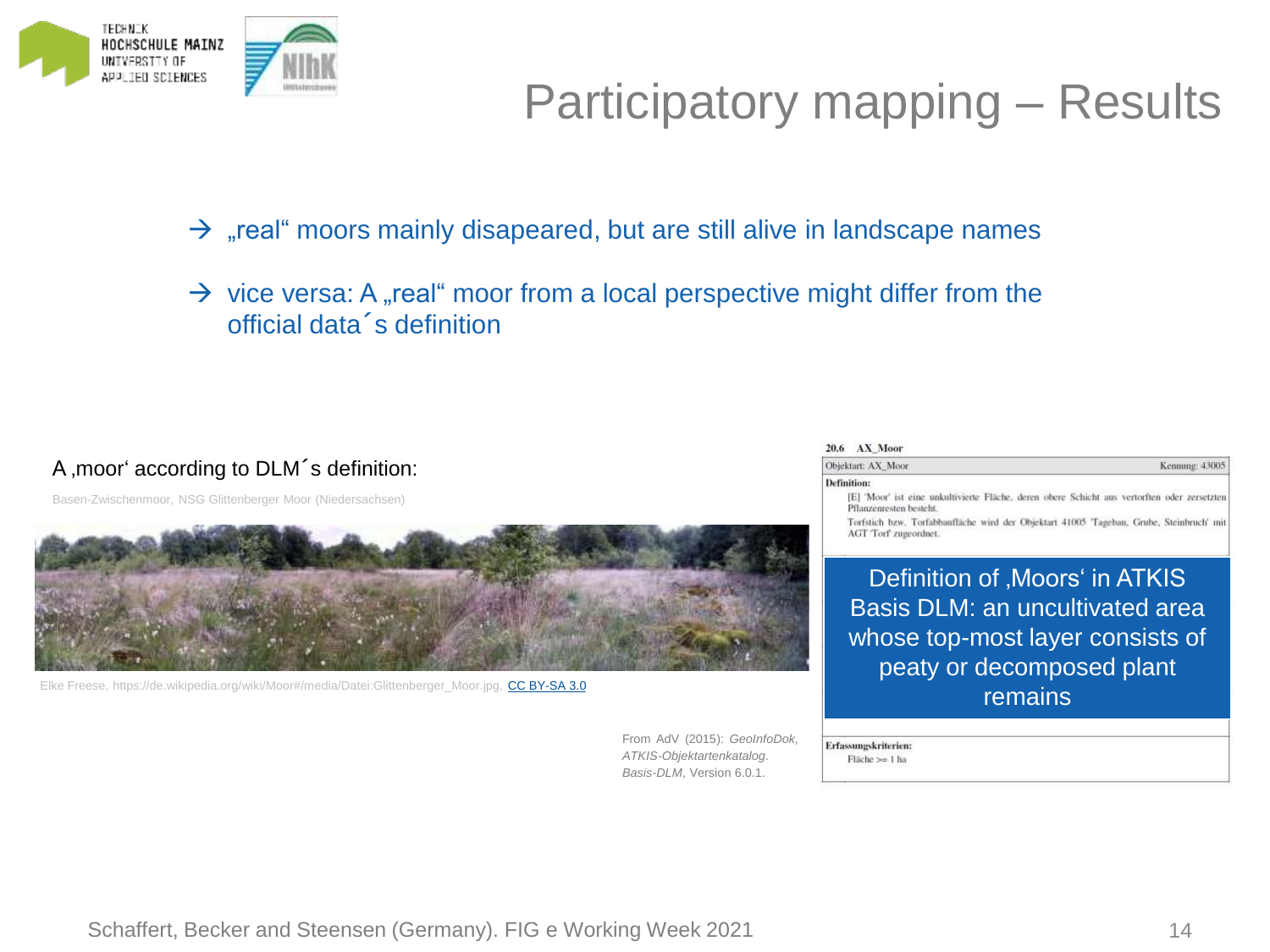

#### Decline of moors



From: Der Kulturlandschaftswandel in den Steinburger Elbmarschen, Archäologisches Landesamt Schleswig-Holstein (Hrsg.), ISBN 978-3-00-058520-3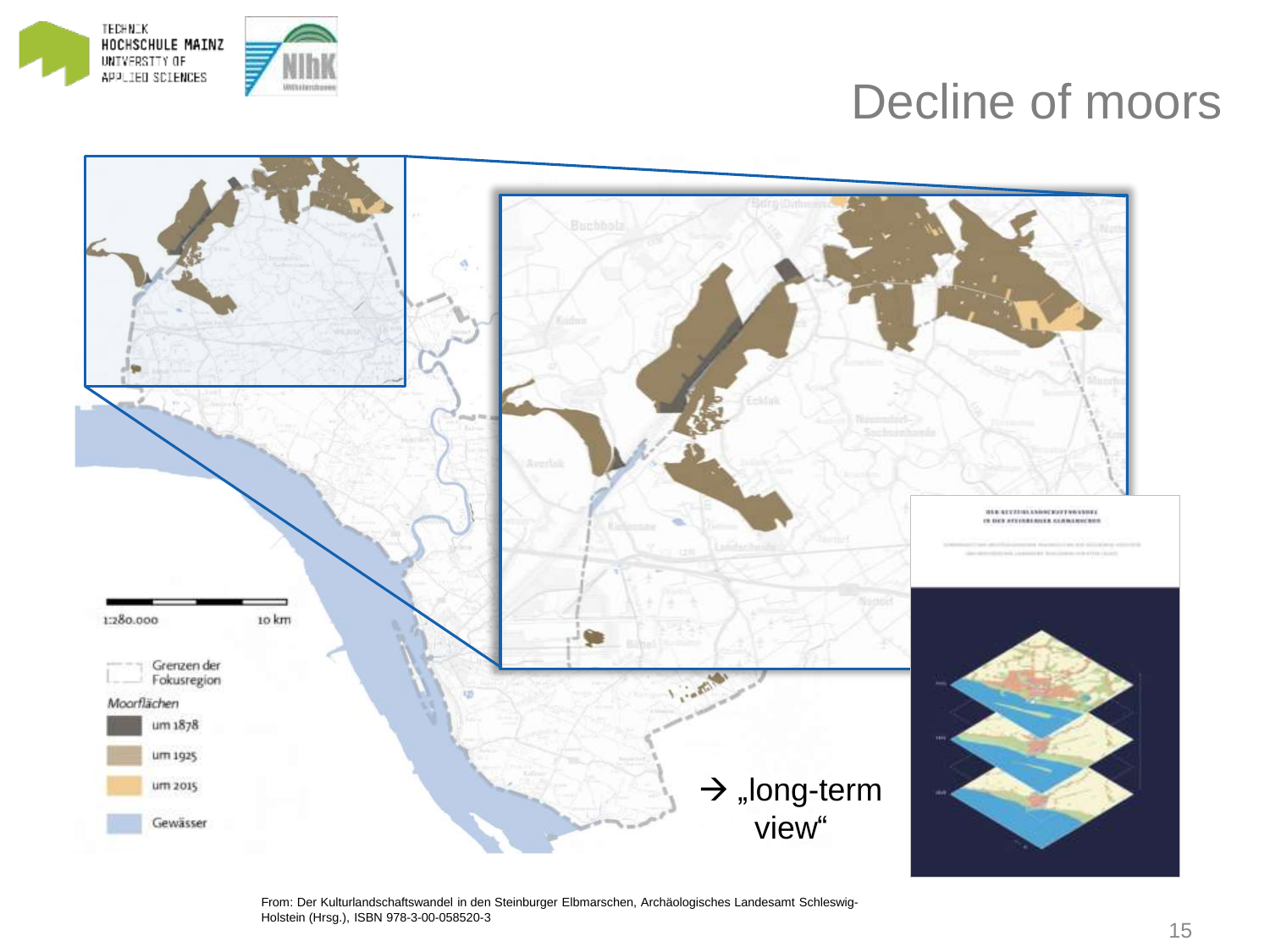

WER RETTING AND RESERVANCES. IN DICK ATTICULATIONS, CLAIMANOUTRON

### Spatial information contributing to a collaborative place branding



Regiobranding in Lübeck-Nordwestmecklenburg [https://www.youtube.com/watch?v=](https://www.youtube.com/watch?v=hjkeaXwUqqw) hjkeaXwUqqw

Regiobranding in Griese Gegend-Elbe-Wendland [https://www.youtube.com/watch?v=](https://www.youtube.com/watch?v=2K8-eHNaB9c) 2K8-eHNaB9c





Regiobranding in den Steinburger Elbmarschen <https://www.youtube.com/watch?v=a3NAGl2zjco>





[https://www.steinburg.de/startseite/presse-aktuelles/meldungen/details/tx\\_news/publikation](https://www.steinburg.de/startseite/presse-aktuelles/meldungen/details/tx_news/publikation-zum-kulturlandschaftswandel-in-den-steinburger-elbmarschen-erschienen.html)zum-kulturlandschaftswandel-in-den-steinburger-elbmarschen-erschienen.html (Foto: Britta Glatki, Itzehoe)